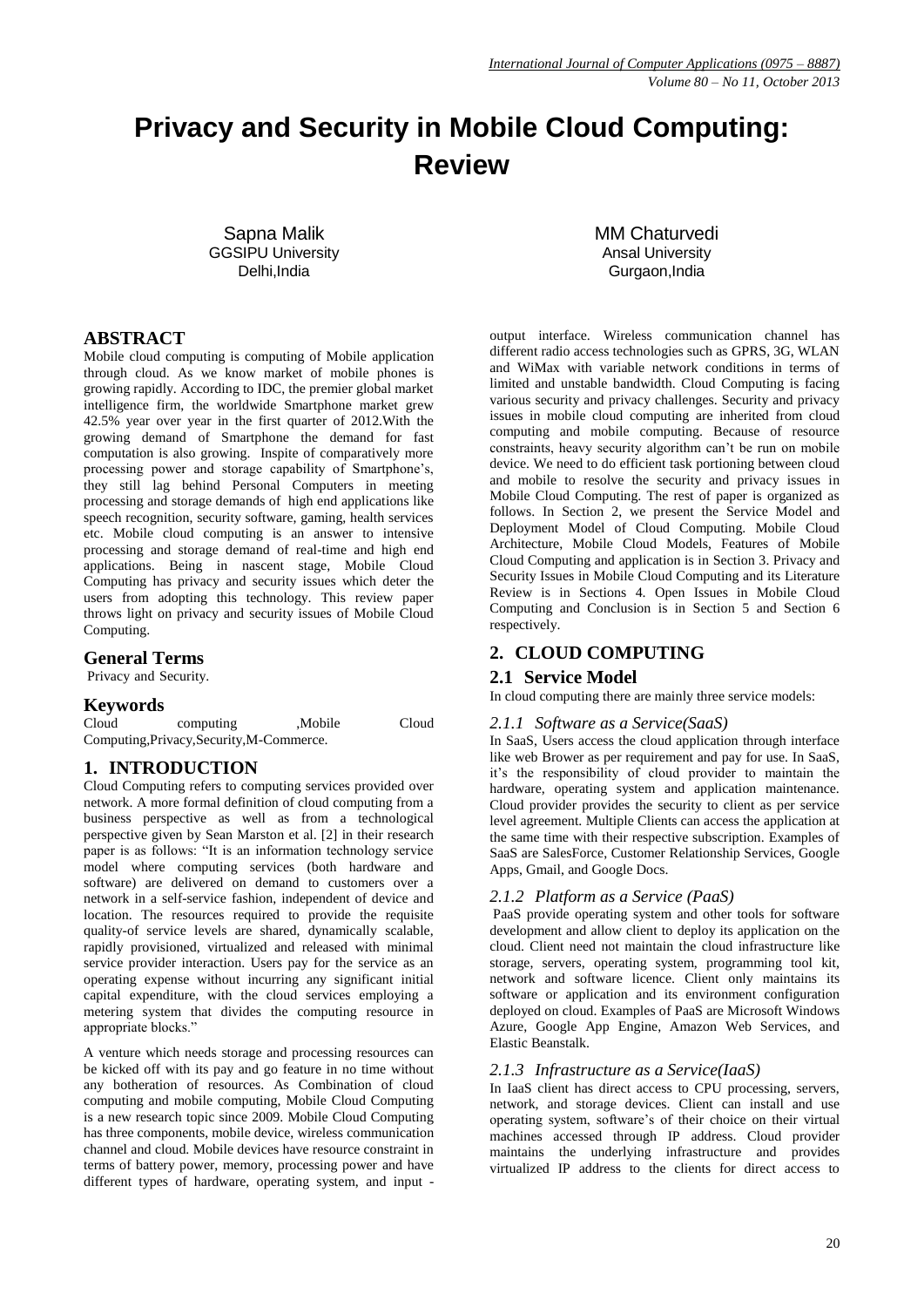hardware resources. Examples of IaaS are Amazon EC2, IBM Computing on Demand, GoGrid and Rackspace Cloud.

## **2.2 Deployment Models**

In Cloud Computing there are four deployment models:

*2.2.1 Private Clouds*: Private Clouds are dedicated to one organisation who owns it. The organization has full control on data, servers, networking, security and quality of services. Private clouds are for enterprise critical application and operations.

*2.2.2 Public Clouds:* Public clouds are accessed by everyone who is subscribed for it all over the world. Public clouds are owned and maintained by the cloud provider who rents parts of services to different users. Examples are Amazon, Google etc.

*2.2.3 Community Cloud:* Community clouds are cloud owned by the group of organizations with similar service requirements. Community clouds are able to provide security features like those of private cloud and are economical like public clouds. Example, media cloud set up by Siemens.

*2.2.4 Hybrid Cloud:* Hybrid clouds are combination of two or more clouds. For example, an organization owner of private cloud can use service of public cloud for non critical operations.

# **3. MOBILE CLOUD COMPUTING**

#### **3.1 Mobile Cloud Architecture**

There are two types of Architecture in Mobile Cloud Computing

- Cloudlet Architecture
- Non Cloudlet Architecture

In Non Cloudlet Architecture there are three components Mobile client, Transmission channel and Cloud. Mobile client requests desired service from cloud and cloud provides the service. Cloud is owned by an organization or cloud provider and services thousands of users at time. In this architecture, main disadvantage is communication latency for getting service from distant cloud. The solution to this problem is cloudlet architecture in which a local cloudlet contains cached copy of data. It is installed between client and cloud. The cost of installation is less as compared to cloud as it is only a data centre at business premises. A cloudlet services only a few users and has less communication latency as compared to cloud. Cloudlet is owned by local business [3].



**Fig. 1 Non Cloudlet Architecture [4]**



**Fig. 2 Cloudlet Architecture [4]**

## **3.2 Mobile Cloud Model**

There are three Mobile Cloud Models [5]:

*3.2.1 Client Model:* In this model, mobile device act as client and mobile user access service is offered by cloud by thin layer of interface web browser. Cloud charges for services till the duration client is connected. Client model depicts Software as a Service model of Cloud computing.

*3.2.2 Client /Cloud model:* In client /cloud model, the concept of task partitioning comes in which mobile users give a part of task to cloud for processing.

*3.2.3 Cloud Model*: In cloud model, mobile device itself is the part of cloud. One or more mobile devices create the structure of cloud.

#### **3.3 Features of Mobile Cloud Computing**

- Network latency and limited bandwidth
- Different radio access network
- Energy and resource constraint mobile device
- Different Mobile device operating systems and hardware
- Input output interface of mobile device
- Fluctuating network condition

## **3.4 Application of Mobile Cloud Computing**

Because of more demand of processing and storage capability for mobile devices, Mobile Cloud Computing is gaining popularity. Some Mobile Cloud Computing applications are discussed below.

*3.4.1 Mobile Commerce:* Mobile commerce has made the market available in customer's hand-anywhere anytime. According to Bangalore based management consulting firm Zinnov, e-commerce is expected to increase from US\$6.3 billion in 2011 to US\$23 billion by 2016 [6].The buzz is growing around mobile transactions. M-commerce is creating ripples in the business world by providing instant access to customers. The sales have grown phenomenally because of the introduction of m-commerce in business which is evident in business companies like e-bay, snapdeal, mantra.com and many more.

*3.4.2 Mobile Learning*: Traditional education system has certain limitations like in remote areas quality education is not easily accessible, however mobile learning can bridge this gap. For example, Indian top educational Institutes IIT Kanpur [7] [8] and NIIT have launched their own cloud to facilitate research and educational activities.

*3.4.3 Mobile Healthcare:* Better health services can be provided with mobile healthcare by having ubiquitous access to patients, clinical data and clinical knowledge. A patient can be kept under observation without specialized doctor being physically present with the help of Mobile Healthcare. Even, authenticity of the drugs can be checked by accessing cloud database of the company through mobile [8] [9].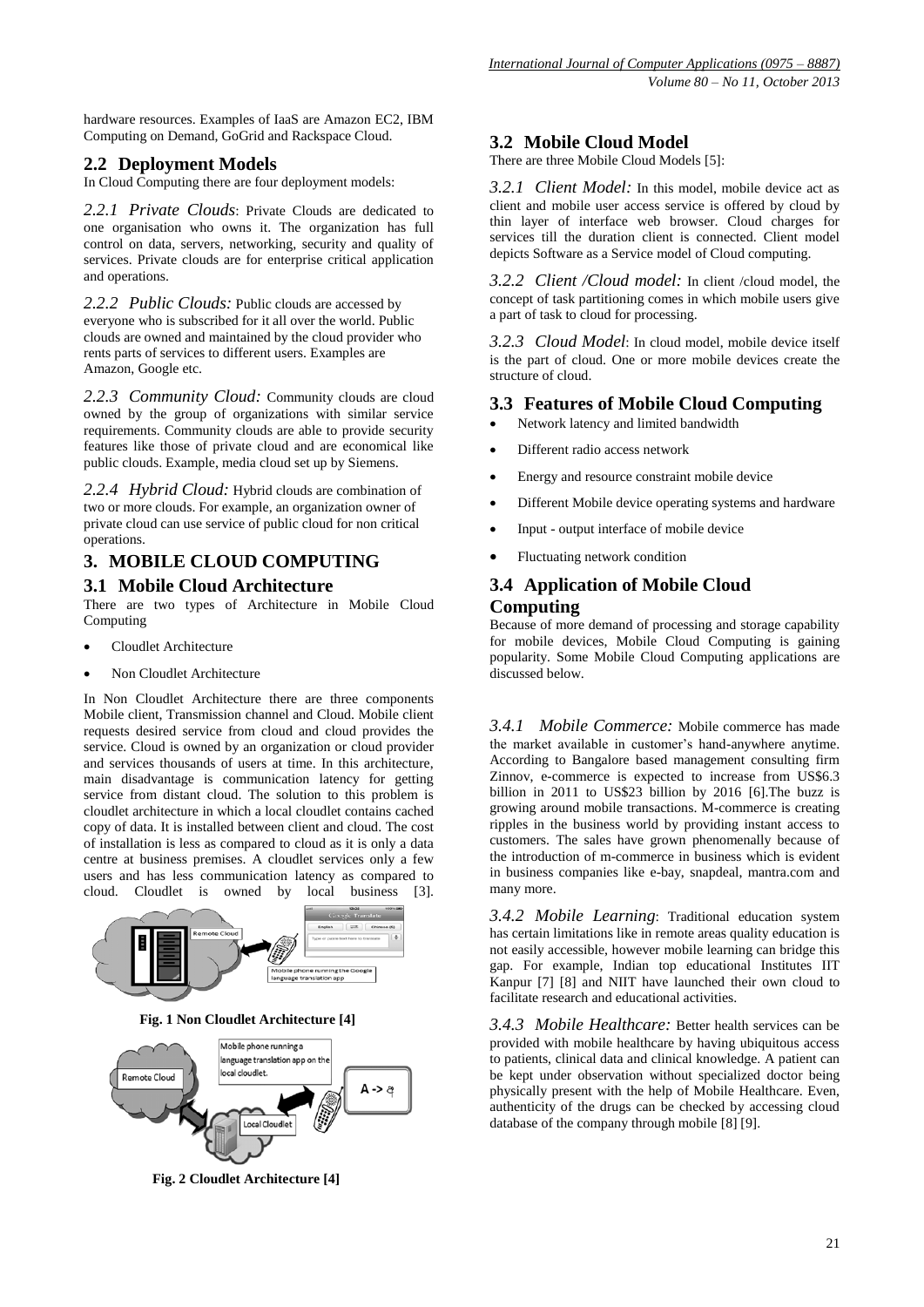*3.4.4 Image processing:* We can give more features to Smartphone in gesture recognition, like image process applications through Mobile Cloud Computing by processing their data through cloud.

*3.4.5 Speech recognition and synthesis:* Speech Recognition application like language translator can help mobile user to feel comfortable in a country where language is not known or understood by the mobile user.

*3.4.6 Mobile Banking:* Now a day's mobile banking is gaining more popularity than e-banking because of more mobile users than internet users

*3.4.7 Social Networking:* Social networking like face book, what's up help in staying connected with people with Mobile Cloud Computing.

*3.4.8 Mobile Gaming:* As we know games demand more processing and graphic hardware, with Mobile Cloud Computing it is possible to use high end gaming application on mobile phone.

*3.4.9 Mobile Security:* Mobile cloud computing can provide more security to the mobile device by proving security through cloud.

# **4. SECURITY AND PRIVACY IN MOBILE CLOUD COMPUTING**

## **4.1 Security and privacy risk in Mobile Cloud Computing**

As Mobile Cloud Computing is combination of mobile computing and cloud computing, security risk in mobile computing is inherited from cloud computing. Mobile Cloud Computing suffers from following risk.

- In mobile cloud computing, user does not know where his data is stored, so user has little or no control over the location of data.
- Because of physical damage of cloud server, loss of encoding key or due to malicious insider, risk of data loss may arise.
- A customer with ill intent may plant virus of phishing attack in to cloud server which may compromise data of other customers and cloud provider may not be able to track it because of privacy policy of the company.
- A gap in security of application interface of cloud services can lead to attacks like bypass attack of API attack.
- When cloud provider services a number of users, flaw in encryption algorithm can lead to unauthorized access to one's data.
- As per regulatory compliance cloud provider has to maintain required security level
- In IaaS security risk may arise due to lack of isolation in virtualization when number of virtual machines are hosted on a single server.
- Mobile user stores and transfers critical personal and corporate information while using mobile applications like online payment, social networking etc, that can be an attacker's new target.

## **4.2 Literature Review**

Security and privacy issues of MCC have been discussed by many researchers. J. Oberheide et al. [10] proposed Cloud AV platform, malware detection system. In this architecture, mobile agent first analyses the malicious file. If its signature is not matched with the cached database, it is sent to the network service for analysis with the help of multiple detection engines running parallel on host machines with the help of virtualization technique. These techniques have the advantage of better detection of malicious software, reduced on device software complexity and power consumption but suffer from limitations of disconnected operation and accidental privacy hazard.

S Zhang et al. [11] presents security framework which adapts mobile device with changing workloads, performance goals and network latency by migrating processing weblets between cloud and mobile device. They enhance this model by trustworthy weblets container, Authentication and secure session management, Authorization and access control of weblets, Logging and auditing behaviour of weblets to make more secure framework. Although security during weblets migration can be improved by other security techniques and cloud environment can be made more trustworthy.

Xiao and Gong [12]proposed lightweight algorithm for ensuring authorization in mobile cloud environment by generating automatic dynamic credential information with mutual coordination of mobile device and cloud so frequently that it is difficult for hackers to hack credential information of users. However frequent updation of secret information of user increases processing burden and energy consumption on mobile device and communication overhead between mobile and cloud.

Wang and Wang [13]have proposed framework that uses cloud for providing number of live users in region based on historical data saved in cloud which helped in minimization of processing and communication overhead in cloud but doing spatial cloaking based on historical data can lead to privacy loss. The cloaking in mobile device increased processing overhead and energy consumption.

Huang et al. [14]presents framework – MobiCloud in which the secure computation is done with three domains (a) cloud mobile and sensing domain (b) cloud trusted domain and (c) cloud public service and storage domain. Security to critical data is provided by isolating public cloud and trusted cloud. In this scheme client uses the services of two cloud service providers so it increases the communication cost and network latency.

G. Portokalidis et al. [15] proposed scheme for threat detection in a smart phone based on CloudAV research by Oberheide et al. [9]. In cloud we have multiple replica of Smartphone which can detect different types of attacks in parallel. The proposed scheme reduced the transmission overhead below 2.5KiBps and reduced energy consumption 30%. In this technique cloud is considered fully trusted which needs to be given second thought.

H.Zhang and X Mingjun [16] proposed distributed spatial cloaking in which distributed anonymity having location information for cloaking. Distributed anonymity can handle frequent requests from users without being bottlenecked.

P.Zou et al. [17] proposes Phosphor in which interaction between Sim card and Digital Rights Management Agent has been protected by the License Status Word protocol.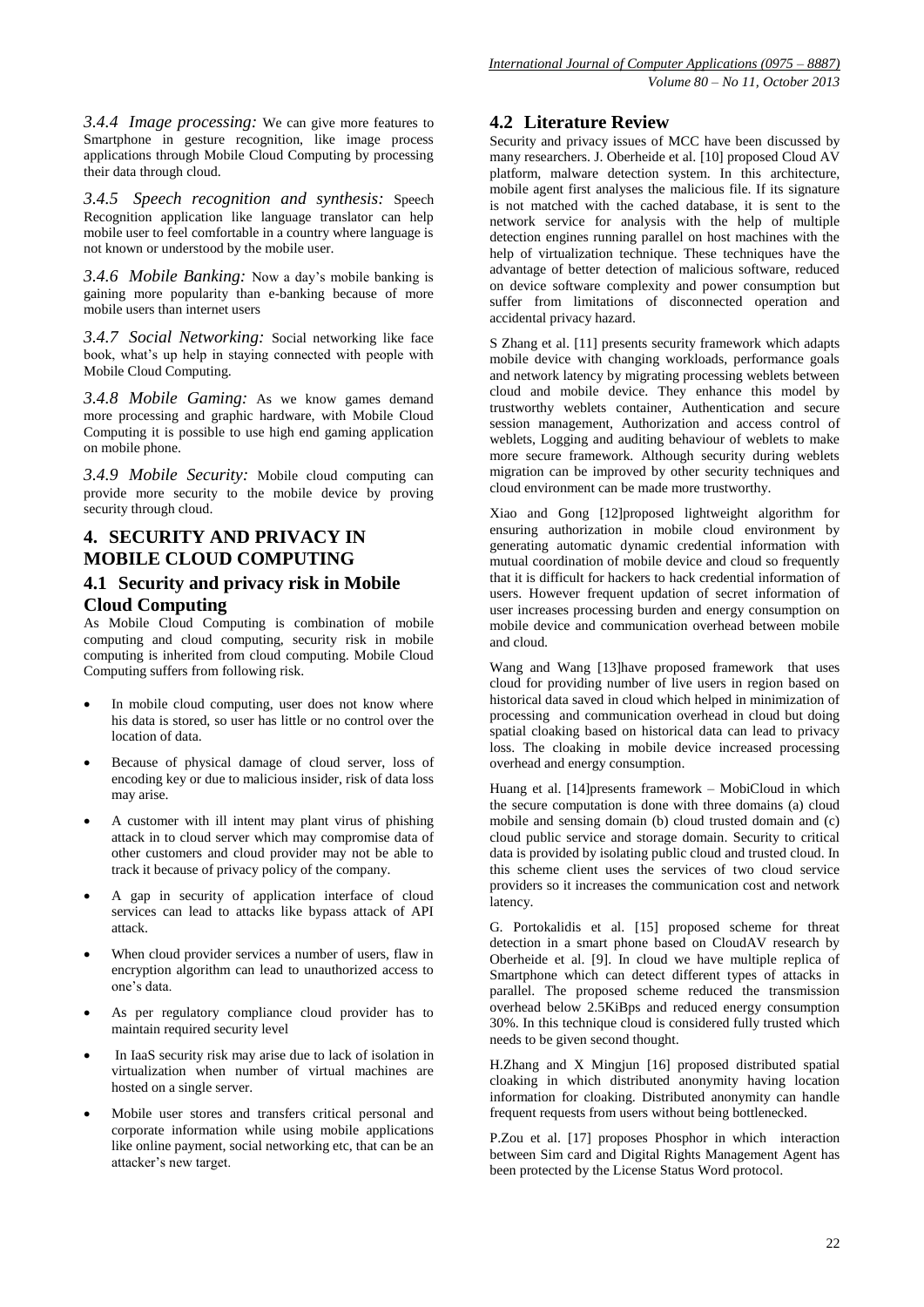R.Chow et al. [18] present authentication platform in which behavioural authentication is used based on client personal data. The cloud authentication platform responds to the client access request based on decision obtained by processing behavioural data of the authenticated client, however, passing the personal information of the client to cloud can affect the user privacy.

Itani et al. [19] proposed a cloud based energy efficient framework to ensure integrity of mobile users. In this approach there are three main components (a) mobile client (b) cloud service provider (c) trusted third party. Cloud service provider provides storage resources. The security is provided by trusted third party. The framework shows 90% saving in processing and energy but suffers from limitation of data security in public cloud and less scalability of trusted third party.

Jia et al. [20] presents framework for secure data service with proxy re-encryption (PRE) scheme and identity based encryption (IDE) scheme. In this scheme, privacy of user is secured as the cryptography of data is done by user but it increases the energy and processing requirement of mobile device.

Huangs et al. [21] proposed framework for authentication on MobiCloud, to achieve secure data processing.

.Hsueh et al [22] proposed authentication mechanism in which mobile device encrypts the credential information file and stores it on cloud but infected cloud server can steal the user credential information by decrypting user's files.

Yang et al. [23] presents public provable data possession scheme for mobile cloud computing. Client's mobile device embedded with trusted platform model (TPM) chip ensures authenticity of client and generates secret key for secure data transmission between client and trusted third agent. The secure data transfer between TPA and client is done with Diffie Hellman Key Exchange. TPA does all the heavy work of encryption, decryption and authentication on behalf of mobile device. Proposed framework uses Bilinear mapping and merble hash tree for integrity. This scheme ensures privacy, confidentiality and integrity of user data stored on cloud but leads to degradation of performance with the increase of users in TPA. Cost also increases due to two cloud service providers.

Chen et al. [24] presents security framework for location based grouped scheduling services using IMSI-based JOIN secure (IJS) algorithm that uses international mobile subscriber identity (IMSI) as user identification integrated with encryption algorithms. However, if mobile device of the client is stolen by some adversary, he can affect security in the system.

Ren et al. [25] proposed lightweight schemes with less computational overhead for ensuring data security on distributed cloud .these schemes are encryption based, coding based and sharing based.

Zhou and Huang [26] proposed a privacy preserving framework in which encryption and decryption on cloud based on Cippher text Policy attribute which inherited the security problem of Cippher text Policy.

Niroshinie Fernando et al. [4] proposed generic architecture for implementing a mobile cloud with locally available mobile devices. This architecture has components: 1) Resource Handler 2) Cost manager 3) Job handler 4) Privacy and Security Manager 5) Context Manager. Resource manager manages resources like searching and connecting other mobile devices. Cost manager takes the decision of offloading according to user's priorities like battery conservation, fast execution, monetary gain etc. Job handler partitions the job for offloading and maintains job pool. Privacy and security manager maintain the security while interfacing with other devices. Context manager helps job handler in resource monitoring and to manage mobility inside the cloud.

Saman Zonouz et. al. [27] proposed Secloud; a cloud based comprehensive and lightweight security for smartphones. Secloud runs the emulators of Smartphones in cloud which provide security to mobile device by security analysis of data in mobile device. In this architecture cloud assumes to be fully trusted which needs to be reconsidered .The personal data of users accessed to the cloud can affect the privacy issues.

Table 1 summarizes the features of the various approaches described above.

#### **5. OPEN ISSUES IN MOBILE CLOUD COMPUTING**

- To develop efficient cloudlet design with minimum cloudlet installation cost and more computing power and less network latency.[3]
- To develop efficient security and privacy algorithm for ensuring confidentiality, integrity, authenticity and privacy of user data [23].
- To develop efficient task portioning algorithm for ensuring less communication cost and less energy requirement on mobile device [28][11].
- To provide software libraries with clearly defined API support for mobile cloud application developer.[29]
- To design platform independent security algorithm [30].
- To reduce the cost of security framework by removing trusted party agent between cloud and client [13][17].

#### **6. CONCLUSION**

Mobile Cloud Computing is a new paradigm since 2009 and it is still in nascent stage. The security and privacy issues in mobile cloud computing are inherited from cloud computing, however, it is difficult to resolve these issues because of resource constraint in mobile devices like energy, storage, processing etc. To address the security and privacy issues, we will have to develop efficient security and privacy framework with the objective of lesser resource requirement in mobile device and minimize the communication cost and network latency while ensuring privacy, authenticity and integrity of user's data in cloud.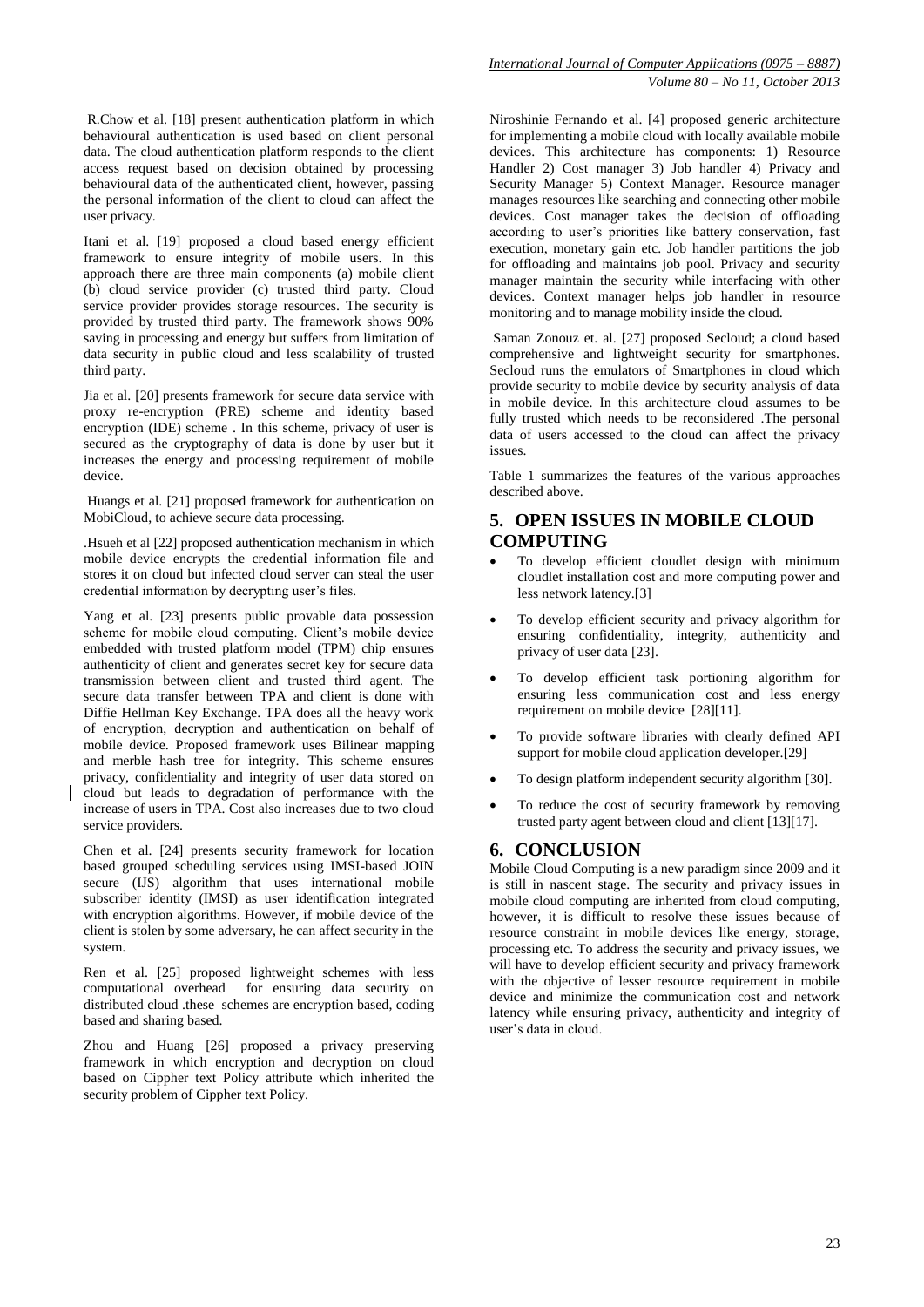| Researchers                                     | Year | Approach                                                                                       | Cloud<br>Trust<br>Level | Security<br>Attribute<br>provided                                                          | Trusted<br>Third<br>party | Advantages                                                                                                        | Disadvantages                                                                                                                                                           |
|-------------------------------------------------|------|------------------------------------------------------------------------------------------------|-------------------------|--------------------------------------------------------------------------------------------|---------------------------|-------------------------------------------------------------------------------------------------------------------|-------------------------------------------------------------------------------------------------------------------------------------------------------------------------|
| J. Oberheide<br>et al. [10]                     | 2008 | CloudAV                                                                                        | Fully trusted           | Antivirus,<br>Security as a<br>Service                                                     | N <sub>o</sub>            | Reduced On Device<br>software complexity<br>and power<br>consumption                                              | Disconnected<br>operation and<br>privacy loss                                                                                                                           |
| Zhang et al.<br>$[11]$                          | 2009 | Cloudlet                                                                                       | Semi-trusted            | <b>Task</b><br>partitioning                                                                | N <sub>o</sub>            | Good tradeoffs<br>between processing<br>overhead and<br>communication cost                                        | Security of Weblet<br>can be improved<br>with other<br>techniques.                                                                                                      |
| Xiao and<br><b>Gong</b> [12]                    | 2010 | Lightweight<br>algorithm                                                                       | Semi trusted            | Authorization<br>of user's data<br>in cloud                                                | No                        | Automatic Dynamic<br>updation of<br>credential<br>information                                                     | More processing<br>and energy burden<br>on mobile device                                                                                                                |
| Wang and<br><b>Wang</b> [13]                    | 2010 | Top down<br>spatial<br>cloaking                                                                | Distrusted              | Privacy<br>preserving<br>framework in<br>location based<br>Scheme                          | No                        | Reduced<br>communication cost<br>by doing spatial<br>cloaking based on<br>the historical data in<br>cloud.        | More energy<br>consumption and<br>processing burden<br>on mobile device                                                                                                 |
| Huang et al.<br>$[14]$                          | 2010 | MobiCloud                                                                                      | distrusted              | Security in<br>Storage as a<br>Service in<br><b>MANET</b>                                  | Yes                       | Secured data while<br>using Public Cloud                                                                          | Increased cost due<br>to two cloud<br>providers                                                                                                                         |
| $\overline{G}$ .<br>Portokalidis<br>et al. [15] | 2010 | Threat<br>detection in<br>Smartphone<br>based on<br>CloudAV                                    | Fully trusted           | Security as a<br>Service                                                                   | No                        | Reduced<br>transmission<br>overhead and<br>energy consumption                                                     | More Cloud usage<br>cost.                                                                                                                                               |
| R.Chow et<br>al. [18]                           | 2010 | Policy based<br>cloud<br>authenticatio<br>n platform                                           | Fully trusted           | Authentication<br>of user.                                                                 | N <sub>o</sub>            | Authentication<br>based on<br>behavioural data of<br>user                                                         | Privacy threat                                                                                                                                                          |
| Jia et al.<br>$[20]$                            | 2011 | Proxy re-<br>encryption<br>(PRE)<br>scheme and<br>Identity based<br>encryption<br>(IDE) scheme | Semi trusted            | Secure data<br>Service                                                                     | $\overline{No}$           | Reduced cost of<br>updating of access<br>policy and<br>communication cost                                         | More processing<br>and energy burden<br>on mobile device<br>for encrypting the<br>secret information<br>saved on cloud.                                                 |
| Yang et al.<br>$[23]$                           | 2011 | extended the<br>public<br>provable data<br>possession<br>scheme                                | Distrusted              | ensures<br>privacy,<br>confidentiality<br>and integrity of<br>user data<br>stored on cloud | Yes                       | Reduced energy and<br>processing<br>requirement on<br>mobile device                                               | Degradation of<br>performance with<br>the increase in no.<br>of users in Trusted<br>Party Agent (TPA).<br>Cost also increases<br>due to two cloud<br>service providers. |
| Saman<br>Zonouz et<br>al. [27]                  | 2013 | Secloud for<br>smartphones                                                                     | Trusted                 | cloud based<br>comprehensive<br>and lightweight<br>security for<br>smart phones            | No                        | Reduced energy and<br>processing<br>requirement on<br>mobile device for<br>providing security<br>in mobile device | Cloud assumes to<br>be fully trusted<br>which needs to be<br>reconsidered .The<br>personal data of<br>users accessed to<br>the cloud can affect<br>the privacy issues.  |

## **Table1. Comparisons between Researches in Privacy and Security Issues in Mobile Cloud Computing.**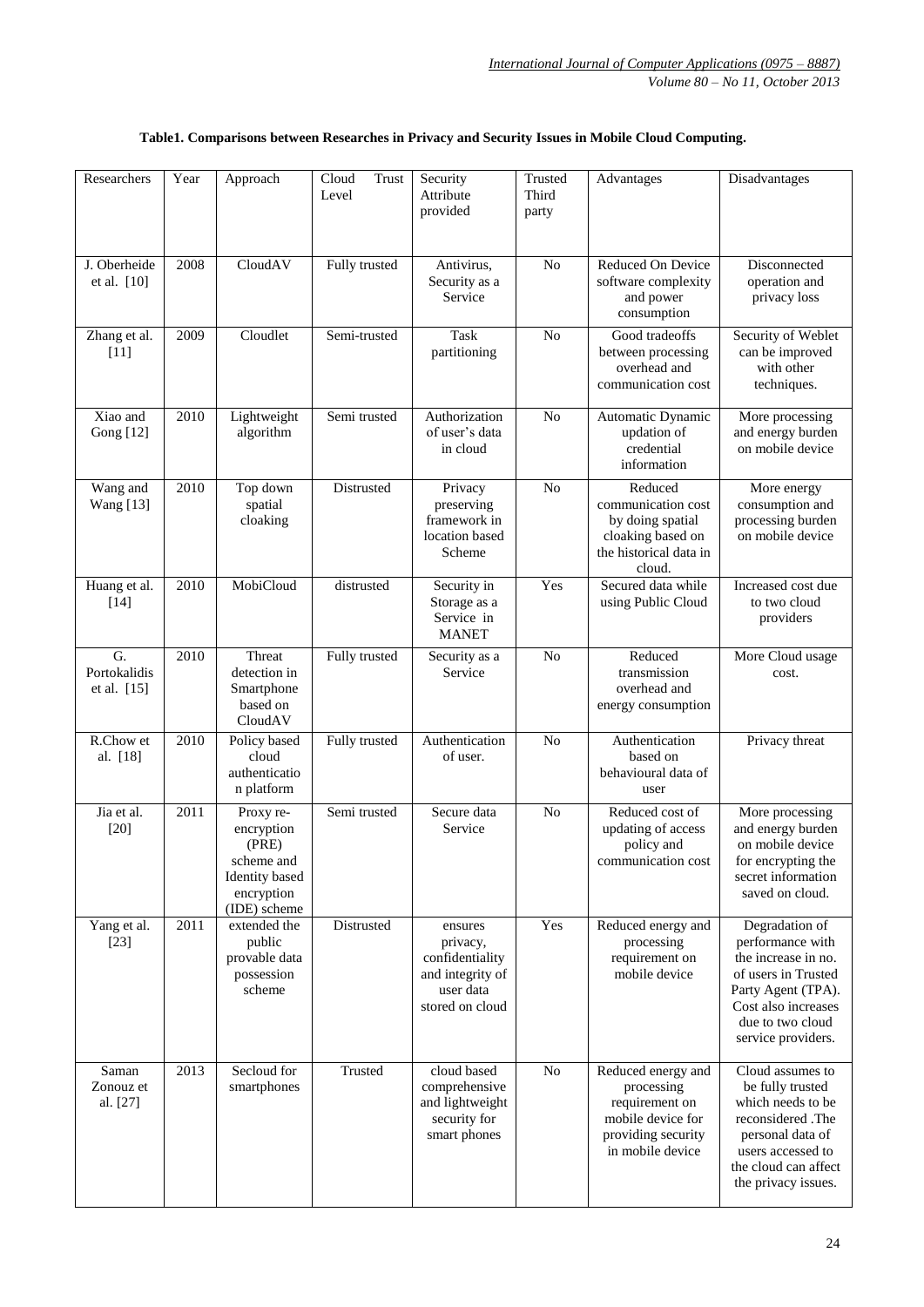#### **7. REFERENCES**

- [1] IDC global market intelligence firm (2011, Dec) Worldwide Smartphone 2011-2015 forecast [Online] Available[: http://www.idc.com.](http://www.idc.com/)
- [2] Marston S., Li Z., Bandyopadhyay S., Zhang J. and Ghalsasi A.,2011 ,Cloud Computing – The business perspective. Decision Support Systems, vol. 51, Issue 1, 176-189.
- [3] Satyanarayanan, M., .Bahl P, Caceres R. and , Davies N. 2009, The case for VM based cloudlet in mobile computing .In proceeding of IEEE Pervasive Computing ,14-23 .
- [4] *Niroshinie Fernando* , *Seng W, Loke Wenny, Rahayu*. "Mobile Cloud Computing: A Survey," published in Journal of Future Generation System ,Vol 29,issue 1,2013,January,2013,pp.84-106
- [5] Daniela POPA ,Marcel Cremene ,Monika Borda,Karima Boudaoud ," A Security Framework for Mobile Cloud Applications," published in IEEE 11th Roedunet International Conference,2013,pp. 1-4.
- [6] India Knowledge@Wharton (2013,june 13) Mobile's Dramatic Growth in India Spurs a New Era of Ecommerce,[Online],Available: [http://knowledge.wharton.](http://knowledge.wharton.upenn.edu/india/article.cfm?articleid=4739) [upenn.edu/india/article.cfm?articleid=4739.l](http://knowledge.wharton.upenn.edu/india/article.cfm?articleid=4739)
- [7] K. Raghu (2008, Sept 24).IBM's India Lab to Innovate Cloud Computing Solutions, [Online] Available: [www.livemint.com/2008/09/24222631/IBM8217s-India](http://www.livemint.com/2008/09/24222631/IBM8217s-India-lab-to-innov.html)[lab-to-innov.html.](http://www.livemint.com/2008/09/24222631/IBM8217s-India-lab-to-innov.html)
- [8] Nir ksshetri ," Cloud Computing in India" published in IEEE Computer Society,2012
- [9] Times of India, C. Gopalakrishnan (2011,29 Sept).How Cloud Technology Can Help You Spot Fake Drugs,[Online],Available : [http://timesofindia.indiatimes.com/tech/personal](http://timesofindia.indiatimes.com/tech/personal-tech/computing/How-cloud-technologycan-help-you-spot-fake-drugs/articleshow/10168266.cms)[tech/computing/How-cloud-technologycan-help-you](http://timesofindia.indiatimes.com/tech/personal-tech/computing/How-cloud-technologycan-help-you-spot-fake-drugs/articleshow/10168266.cms)[spot-fake-drugs/articleshow/10168266.cms](http://timesofindia.indiatimes.com/tech/personal-tech/computing/How-cloud-technologycan-help-you-spot-fake-drugs/articleshow/10168266.cms)
- [10] Oberheide, J., Veeraraghavan, K., Cooke, E. and Jahanian, F.2008,Virtualized in-cloud security services for mobile devices. In Proceedings of the 1st Workshop on Virtualization in Mobile Computing (MobiVirt),31- 35.
- [11] Zhang, X., Schiffman, J.,. Gibbs S, Kunjithapatham, A., and Jeong S.2009,Securing elastic applications on mobile devices for cloud computing.In Proceeding ACM workshop on Cloud computing security, CCSW '09, Chicago, IL, USA.
- [12] Xiao, S. and Gong ,W.,2010. Mobility can help: protect user identity with dynamic credential.In Proceeding 11th International Conference on Mobile Data Management, MDM '10, Missouri, USA, May 2010.
- [13] Wang, S .and S. Wang X.," In-device spatial cloaking for mobile user privacy assisted by the cloud", in Proceeding 11th Interantional Conference on Mobile Data Management,MDM '10, Missouri, USA, May 2010.
- [14] D. Huang, X. Zhang, M. Kang and J. Luo," MobiCloud: building secure cloud framework for mobile computing and communication," in Proceeding 5th IEEE

International Symposium on Service Oriented System Engineering, SOSE '10, Nanjing, China, June 2010.

- [15] G. Portokalidis,P. Homburg,K. Anagnostakis and H. Bos,"Paranoid Android: versatile protection for smartphones," in Proceedings of the 26th Annual Computer Security Application Conference (ACSAC), September 2010,pp. 347-356,
- [16] H. Zhangwei. and X. Mingjun," Distributed Spatial Cloaking Protocol for Location Privacy," in Proceedings of the 2nd International Conference on Networks Security Wireless Communications and Trusted Computing (NSWCTC), vol. 2,June 2010, pp. 468.
- [17] P. Zou, C. Wang, Z. Liu , and D. Bao, " Phosphor: A Cloud Based DRM Scheme with Sim Card," in Proceedings of the 12th International Asia-Pacific on Web Conference (APWEB), June 2010,pp. 459.
- [18] R. Chow, M. Jakobsson, R. Masuoka, J. Molina, Y. Niu, E. Shi and Z. Song," Authentication in the clouds: a framework and its application to mobile users," in Proceeding ACM Cloud Computing Security Workshop, CCSW '10, Chicago, USA,Oct. 2010.
- [19] W. Itani, A. Kayssi, and A. Chehab," Energy-efficient incremental integrity for securing storage in mobile cloud computing," in Proceeding International Conference on Energy Aware Computing, ICEAC '10, Cairo, Egypt, Dec. 2010.
- [20] W. Jia, H. Zhu, Z. Cao, L. Wei and X. Lin," SDSM: a secure data service mechanism in mobile cloud computing," in Proceeding IEEE Conference on Computer Communications Workshops, INFOCOM WKSHPS, Shanghai, China, Apr. 2011.
- [21] D. Huang, Z. Zhou, L. Xu, T. Xing and Y. Zhong," Secure data processing framework for mobilecloud computing," in Proceeding IEEE INFOCOM Workshop on Cloud Computing, INFOCOM '11, Shanghai, China, June 2011.
- [22] S.C. Hsueh, J.Y. Lin and M.Y. Lin," Secure cloud storage for conventional data archive of smart phones " in Proceeding 15th IEEE International Symposium on Consumer Electronics ,ISCE '11, Singapore, June 2011.
- [23] J. Yang, H. Wang, J. Wang, C. Tan and D. Yu1, "Provable data possession of resource constrained mobile devices in cloud computing," Journal of Networks ,2011,pp. 1033–1040.
- [24] Y.J. Chen and L.C. Wang," A security framework of group location-based mobile applications in cloud computing," in Proceeding. International Conference on Parallel Processing Workshops, ICPPW '11, Taipei, Taiwan, Sep. 2011
- [25] W. Ren, L. Yu, R. Gao and F. Xiong," Lightweight and compromise resilient storage outsourcing with distributed secure accessibility in mobile cloud computing," Journal of Tsinghua Science and Technology,2011,pp. 520–528.
- [26] Z. Zhou and D. Huang," Efficient and secure data storage operations for mobile cloud computing," IACR Cryptology, 2011,ePrint Archive: 185.
- [27] Saman Zonouz, Amir Houmansadr, Robin barthier, Nikita Borisov,William Sanders,"Secloud:A cloud based